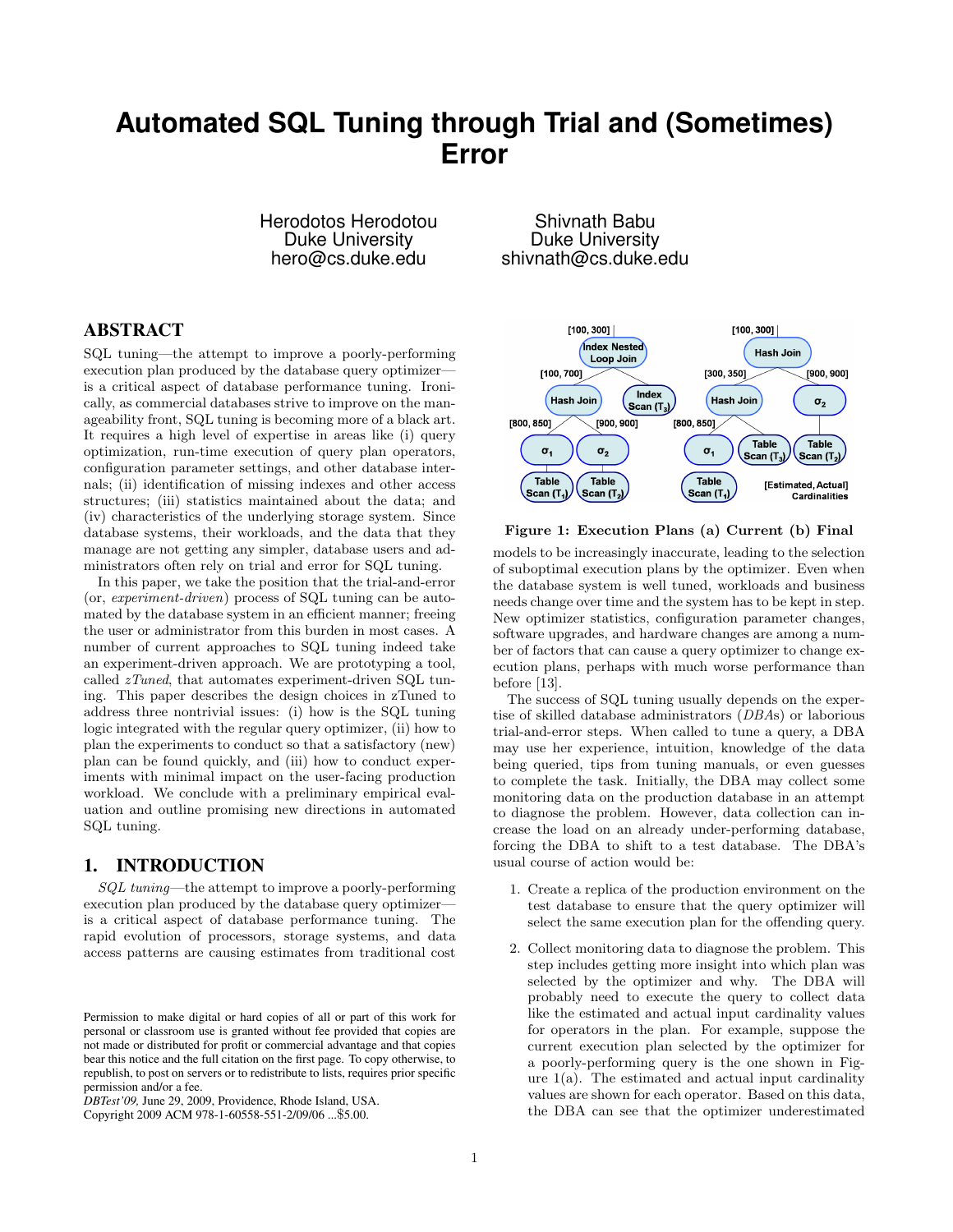the number of tuples the index nested loop join has to process—caused, perhaps, by a wrong assumption of independence between the filters  $\sigma_1$  and  $\sigma_2$ .

- 3. Based on the observations, form hypotheses regarding potential fixes to the problem. In our example, one such hypothesis is that replacing the index nested loop join in Figure 1(a) with a hash join will fix the problem.
- 4. Do further runs of specific plans or subplans to refine or confirm the hypotheses. In our example, the DBA may give hints to the optimizer in order to force it to select and run a plan with no index nested loop join.
- 5. Finding a satisfactory fix may require much trial and error on the DBA's part. In our example, replacing the index nested loop join with a hash join may not solve the full problem. It may be necessary to use the plan shown in Figure 1(b) which has a different join order. Once a promising fix is found, a careful validation has to be done to ensure that the fix will work on the production system.

### 1.1 Automated SQL Tuning as an Experiment-Driven Workflow

Despite advances in individual steps, the above trial-anderror (or experiment-driven) process is very common, labor intensive, and requires an extensive knowledge of database internals. There is a lot to be gained from automating this process. The entire process can be represented by the workflow shown in Figure 2.

Intuitively, an experiment is an action that involves some cost but brings in useful information (in this case for SQL tuning). An experiment could be the execution of a particular query, execution of an alternative plan or a subplan for the query, costing of a plan using newly observed cardinality values, random sampling from a base table or a join, and so on. Section 2 gives more examples from commercial databases of the types of experiments used in SQL tuning.

Query optimizers select plans based on models of query execution. Even the best models leave parts of reality uncovered [1]. Thus, conducting experiments to probe reality is unavoidable in SQL tuning. Quoting researchers from Oracle [13]: "it is almost impossible to predict the impact of such changes on query performance before actually trying them". Here, "such changes" refer to actions like updating the statistics about the data, providing hints to the query optimizer, changes to the database software or hardware, and others.

The first and most critical step in the SQL-tuning workflow involves generating an *experiment design*, i.e., a sequence of experiments that will lead to a satisfactory execution plan. The total space of experiments is extremely large to cover in full. Thus, our goal is to choose a smart ordering of experiments to conduct in order to reach a satisfactory plan as fast as possible. This problem is very challenging. We will discuss how tools from three leading database vendors as well as zTuned address this problem.

Experiments may be run before or after the database goes into production use. Once the database is in production use, experiments can be run on: (i) the production database running the user-facing workload, (ii) the standby databases backing up the production database, or (iii) the test database used by DBAs and developers. Running experiments on the user-facing production database is a risky



#### Figure 2: Experiment-driven Workflow that abstracts SQL Tuning

proposition unless the impact of experiments can be bounded or they do not make excessive use of database resources. Most DBAs will remain fearful of running experiments on the user-facing database. We have developed a comprehensive new framework (described in detail in [6, 2]) for running online experiments, by exploiting underutilized resources in the primary or standby database.

Finally, the output from conducted experiments is processed to decide the next step. Analysis of the output could lead either to a new and satisfactory query execution plan (thereby completing the tuning task) or to the design of the next set of experiments.

# 1.2 Contributions

We make the following contributions in this short paper:

- We formulate the problem of automating SQL tuning using an experiment-driven approach. Section 2 shows how current approaches for SQL tuning fit this framework.
- We introduce *Explain\_Plan*, a new command in PostgreSQL that enables physical execution plans for queries to be costed and executed (if needed). Explain Plan is discussed in Section 3.
- We develop automated algorithms for planning experiments aimed at improving a poorly-performing query plan. Section 4 discusses the planning process.
- Section 5 describes  $zTuned$ , a system that formalizes and automates SQL tuning using an experiment-driven approach. A preliminary empirical evaluation of zTuned is provided in Section 6.

# 2. CURRENT APPROACHES

Query execution feedback is a technique used in [4, 5, 12] to improve the quality of plans by correcting cardinality estimation mistakes made by the query optimizer. LEO's approach [12] consists of recording the number of rows produced by each operator during the execution of a particular query, and then relaying the new information back to the query optimizer. The pay-as-you-go framework [4] proposed more proactive monitoring mechanisms and planmodification techniques for gathering additional cardinality information from a given execution plan. This information might then lead to the selection of better execution plans for future queries.

Experiments in [4] and [12] comprise: (i) the recording of cardinalities for various expressions while query plans are running, and (ii) running the new plans picked by the optimizer for queries once the recorded cardinalities are incorporated into query optimization. All experiments are conducted on the production database system; a limitation of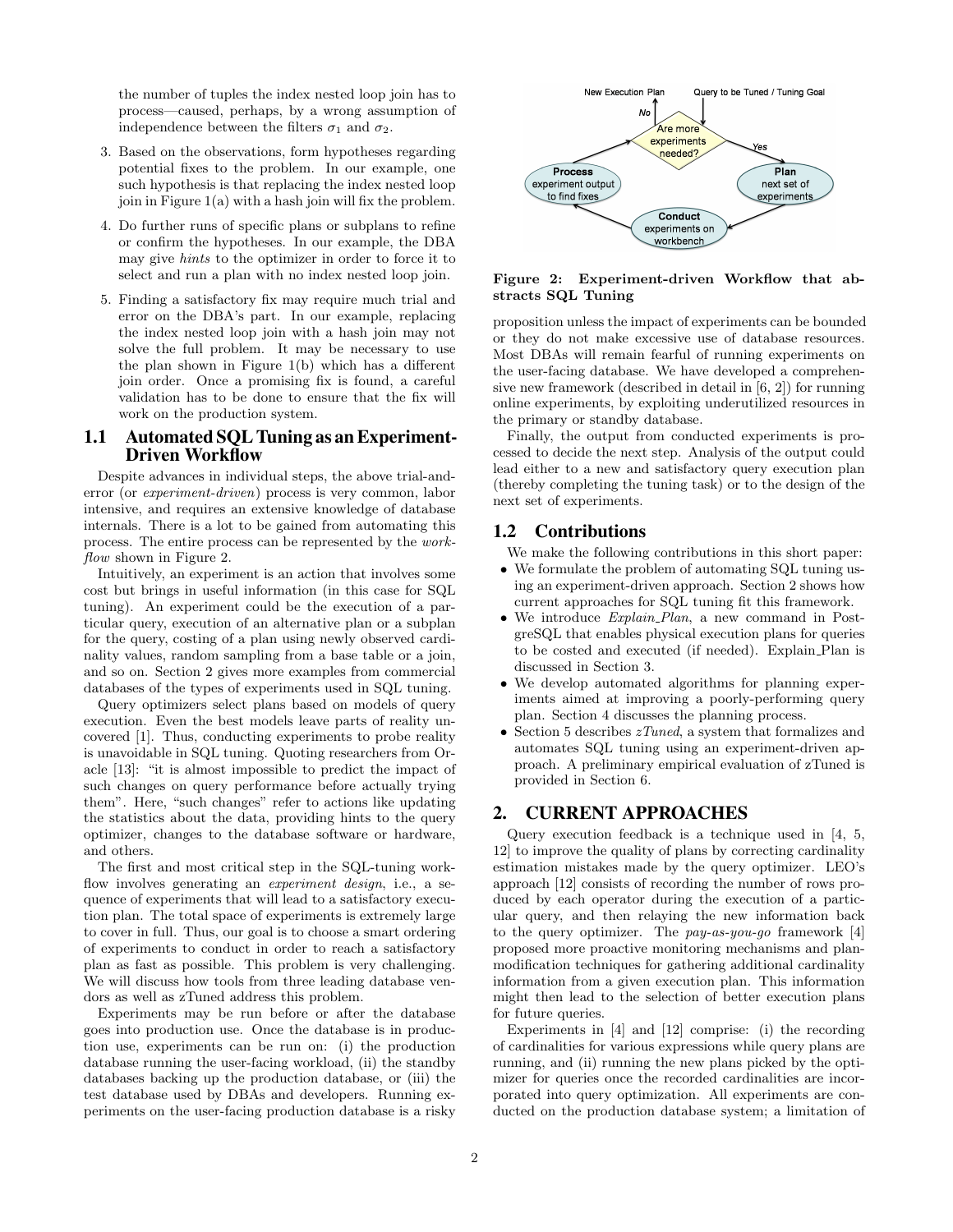these approaches because of the need to maintain low overhead on the production system.

A major source of concern for DBAs when using approaches like [4] and [12] is the possible performance regression of plans for user-facing queries. As shown in [9], incorporating some actual cardinalities alongside estimated cardinalities can bias conventional query optimizers towards picking plans whose performance is highly unpredictable. This phenomenon is called "fleeing from knowledge to ignorance" in [9]. Furthermore, the cardinality of expressions that do not correspond to a subplan of the current (or slightly modified) plan cannot be easily obtained through monitoring. In contrast, well-designed experiments in zTuned can target the collection of any desired statistics, and thus explore different parts of the execution plan space.

Reference [7] describes some new tuning tools introduced with Oracle Database 11g. These tools enable the database to monitor and diagnose itself on an ongoing basis, and alert the DBA when it finds any problems. The Automatic Tuning Optimizer is a new mode of the optimizer that is specifically used during designated maintenance sessions. When run in this mode, the optimizer generates additional information through sampling (which forms the experiments in this case) that can be used during plan selection in the future. Like zTuned [6, 2], Oracle 11g provides some novel mechanisms to limit the impact of experiments on the user-facing workload.

The tuning optimizer's experiment planning process targets statistics that are considered critical to the selection of good plans. First, random samples are collected from the base tables to validate the cardinalities of filter predicates; since cardinality errors early in the execution tree might propagate up in a very negative way. Given more time, the tuning optimizer performs random sampling to validate join cardinalities, starting with two-way joins and proceeding step-by-step to n-way joins. In addition, Oracle acknowledges the need to verify the effect of the new information collected, and performs experimental validations of plan performance. zTuned's overall goals are similar, but the approach used to explore the space of plans based on experiments is very different (see Section 4).

# 3. INTERFACING WITH THE QUERY OP-TIMIZER

In an attempt to correct the mistakes of the query optimizer, DBAs often need to manually experiment with different execution plans. First, DBAs need to find out the plan selected by the optimizer along with the cardinality estimates that led to the selection. For example, PostgreSQL has a very useful command, called *Explain*, that can be used to display the selected execution plan. The output includes all operators present in the plan along with other useful information per operator like: (a) the estimated startup time<sup>1</sup> before the first row can be returned, (b) the estimated total time to return all rows, and (c) the estimated number of rows returned. The Explain command offers an additional option, called analyze, that causes the statement to be executed, not only planned. The output then also contains the actual running times and cardinalities alongside the estimated ones—like in Figure 1—which makes it easy to spot estimation errors.

tems to enable DBAs to influence the choice of query execution plans. However, this support comes in different forms. PostgreSQL has a coarse hinting mechanism [11] that limits experienced DBAs from fine-tuning a poorly-performing query. All hints are in terms of enabling or disabling particular operators. For example, setting the parameter enable hashjoin to false would disable the use of hash joins in a particular query. Hence, for a plan with two hash joins, there is no way to force one join to be a merge join and the other join to remain a hash join.

The hinting mechanism in SQL Server is more flexible since it includes support for specifying an access path for a table (e.g., to force an index scan on the table) and also the ability to force a join order for all tables that appear in the query [10]. However, it has the same problem with join specification as PostgreSQL. It is worth noting some very recent work on query hinting, called Power Hints [3], that targets a generic hinting framework. Oracle hints [7] can specify the first join to be used in the execution plan as well as the join operator to be used for a particular pair of tables. Even though Oracle hints can constrain particular joins, they do not support any finer scopes over an arbitrary set of tables. IBM DB2 offers a different approach to query hinting through the creation of a particular table called PLAN\_TABLE [8]. Hints are given to the query optimizer in the form of SQL queries over the PLAN TABLE, and can be used at the scope of a subquery. Hints in Sybase Adaptive Server Enterprise [1] are specified through Abstract Plans that implement a physical-level relational algebra.

The Explain command and query hints allow DBAs to reason at the level of queries. However, SQL tuning also requires DBAs to reason at the level of plans. Based on the insight they acquire, DBAs need the ability to execute alternative plans in an easy way. The current hinting mechanism in PostgreSQL is inadequate for this purpose. In order to alleviate this problem, we developed a new command called Explain Plan. This command is similar to the Explain command, but the input also includes a string representation of a query execution plan. The command can be used for:

- Costing any valid plan for a particular query using the database cost models and estimated cardinality values.
- Costing a plan while providing some or all cardinality values as input. For example, if the DBA knows based on execution history that a join will produce 42 tuples, then she can specify it in the input. This data will be used instead of the optimizer's estimates during costing.
- Executing a plan to compare estimated and actual running times and cardinalities for each plan operator.

This command is extremely useful in many situations and is discussed further in Section 7. In addition, it is used by our automated SQL tuning tool for conducting experiments as described in Section 5.

#### 4. PLAN SPACE EXPLORATION

The Explain Plan command can be used to fully specify an execution plan for a particular query, and then cost it or execute it. The next step is to find a way to generate alternative plans in a structured and systematic way. Our goals here are twofold. First, when we generate plans that

Query hinting is a mechanism used in most database sys-

<sup>&</sup>lt;sup>1</sup>Time is measured in terms of disk page fetches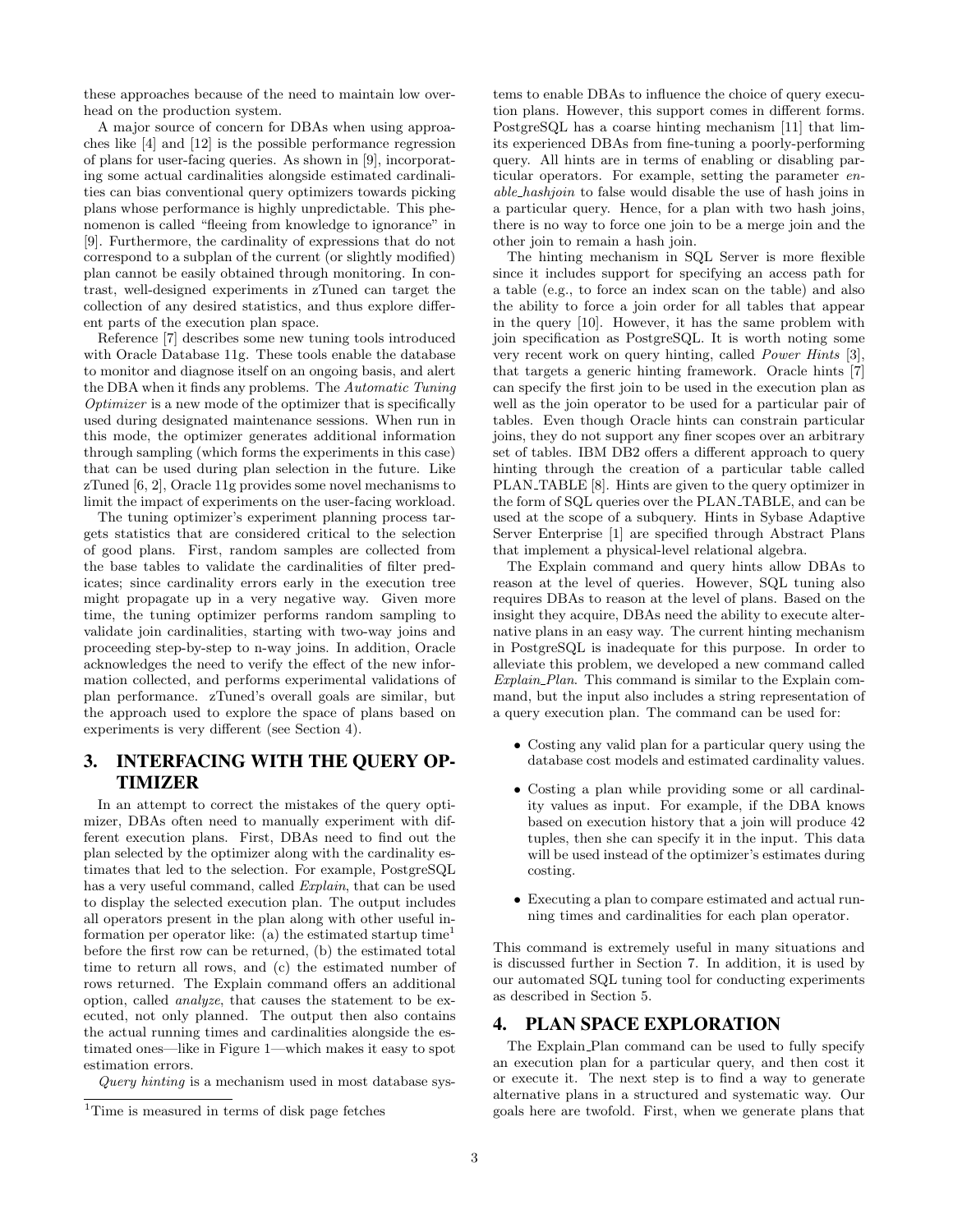

Figure 3: Execution Plans (a) Original (b) Same Neighborhood (c) Different Neighborhood

are similar to each other and cost them, we want to maximize the use of all available information. Second, we want the ability to generate plans that are very different from the current plan, in order to explore different parts of the plan space.

Consider the plan shown in Figure  $3(a)$ . The numbers above each operator are the number of tuples produced by the operator, i.e., the cardinality for that operator. Having these values allows us to use the database cost models to accurately estimate the cost of each operator. For example, in order to calculate the cost of a hash join, we would use the cardinalities of the two child operators. If the hash join is changed to a merge join to generate a new plan, then we can cost this new plan accurately as well since we know all the cardinalities required.

We call the set of cardinality values that are needed for costing a particular plan the Cardinality Set of that plan. We then define the *Plan Neighborhood* as the set of all plans that are associated with the same cardinality set. In more practical terms, two plans belong in the same neighborhood if when we know the cardinalities for all operators in the first plan, we can induce the cardinalities for all operators in the second plan. This allows us to maximize the use of the cardinality values we have obtained from running a single plan P, as we can use these cardinalities to cost all plans in P's neighborhood.

Consider the plans shown in Figure 3 and assume they are all valid for the same query. The first two plans belong to the same neighborhood since if we had the cardinalities from the plan in Figure  $3(a)$ , we would know exactly what the cardinalities are for the plan in Figure 3(b). Even though the plans use different operators to join tables  $T_1$  and  $T_2$ , the number of output tuples produced will be the same.

Comparing the two plans from Figures  $3(a)$  and  $3(c)$ , we see that the only change is in the join order of tables  $T_2$  and  $T_3$ . However, this change causes the plan in Figure 3(c) to belong to a different neighborhood. Given the cardinality estimates from the plan in Figure  $3(a)$ , we can induce the cardinalities for all the scans and the upper join, but we cannot draw any conclusions about the cardinality of the join over tables  $T_1$  and  $T_3$ .

Given a particular execution plan  $P$ , we need a mechanism to generate a set of different plans that belong to the same neighborhood as P. For this purpose, we created a set of transformation rules which we call intra-transformations. These are operator transformations that can be applied to a single node in the operator tree, in order to generate a different execution plan within the same neighborhood.

Three general categories of intra-transformations have been

identified: (a) the Scan Operator Transformations are used to transform a particular scan operator to a different one (e.g., transform a sequential scan into an index scan); (b) the Join Operator Transformations are used to transform a particular join operator to a different one (e.g., transform a hash join into a merge join); and, (c) the *Single Join Or*der Transformations swap the order of the outer and inner subplans of a particular join (e.g., transform  $A \bowtie B$  into  $B \bowtie A$ , where A and B represent subplans).

Intra-transformations are used to generate plans within a particular neighborhood. However, in order to explore the full plan space, we also need to generate plans that belong to different neighborhoods. For this purpose, we defined a new set of transformation rules which we call intertransformations. These are transformations that can be applied across multiple operators, and produce execution plans that belong to different neighborhoods.

Inter-transformations affect the structure of the execution plan and thus can produce logically-equivalent plans that are very different from the original plan. In particular, we consider join order changes across multiple joins. For example, a join sequence  $((A \bowtie B) \bowtie C)$  can be transformed into  $(A \bowtie (B \bowtie C))$  to produce a new execution plan that belongs to a different neighborhood.

# 5. ZTUNED: AUTOMATED SQL TUNING

zTuned is a system that formalizes and automates the process of SQL tuning using an experiment-driven approach. It has the ability to generate different yet equivalent execution plans using a combination of intra- and inter-transformations, and then find a better execution plan through a smart exploration of the plan space.

Initially, zTuned collects the necessary statistics from the execution history that affect the poorly-performing query we are asked to tune. These statistics include past execution times as well as actual cardinalities for each operator. If this information is not available, zTuned will first execute the offending query.

After obtaining the execution plan selected by the query optimizer, zTuned will explore the plan's neighborhood. As described in Section 4, all plans in the same neighborhood can utilize the same cardinality estimates for all their operators. Hence, zTuned uses the costing engine of the database (through the Explain Plan command from Section 3) to estimate the execution cost of each plan it generates, and compares them in order to select the best execution plan in the neighborhood.

Even though a plan neighborhood consists of plans with similar structure, its size could be very large. Hence, it is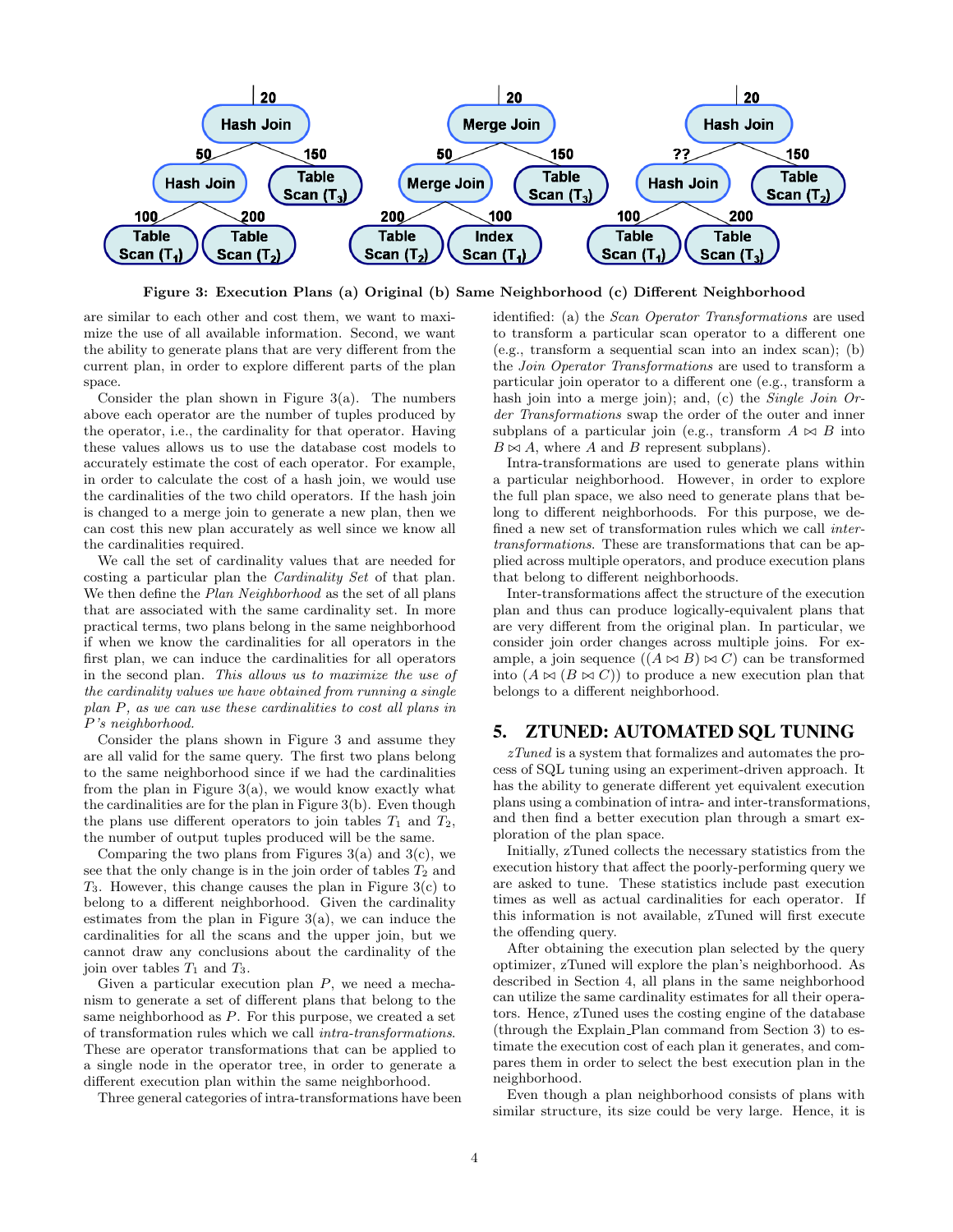| Query | Run Time       | Run Time     | Run Time   | Percent        | Tuning | Number of |
|-------|----------------|--------------|------------|----------------|--------|-----------|
|       | of Optimal     | of Optimizer | of zTuned  | Improvement    | Time   | Plans     |
|       | Plan (sec)     | $Plan$ (sec) | Plan (sec) | over Optimizer | (sec)  | Explored  |
|       | $0.90^{\circ}$ | 6.65         | 0.90       | 86.51          | 67.03  | 630       |
| 8     |                | 31.59        | 30.24      | 4.28           | 329.88 | 4000      |
| 9     |                | 224.88       | 95.28      | 57.63          | 884.92 | 7800      |
| 10    | 37.61          | 42.86        | 38.23      | 10.81          | 131.73 | 190       |
| 11    | 2.28           | 3.69         | 2.30       | 37.71          | 13.10  | 48        |
| 21    | 32.14          | 43.36        | 34.38      | 20.71          | 81.25  | 188       |

also important to explore the plans in a single neighborhood in a systematic way. We order the operators in the current plan P in decreasing order based on the difference between the estimated and actual cost of each operator. A ranked list of plans within the same neighborhood as  $P$  is then generated by applying intra-transformations subject to this operator order. Operators with higher difference in cost are more likely to be the cause of the problem since they are an indication that the query optimizer has made a significant costing mistake. Thus, higher ranked plans in the list are more likely to be better than  $P$  than lower ranked plans.

If the above approach does not lead to a better execution plan, then zTuned will use inter-transformations to generate plans that belong to different neighborhoods. Again, we must prioritize the exploration of the other neighborhoods. We order the neighborhoods based on the estimated cost of the plans that were generated from the optimizer's plan.

However, we are no longer able to induce all the cardinalities for the new plans, since they belong in different neighborhoods. Hence, zTuned must execute one or more of these further-away plans in order to collect the additional cardinalities needed. zTuned executes the "best" plan from each neighborhood and uses the actual running times to compare them. Currently, "best" is defined as lowest estimated cost based on all the cardinality information available so far, but we are exploring other possibilities.

The plan generation occurs independently from the query optimizer allowing for a larger and different exploration of the plan space. In addition, since zTuned works outside the optimizer, it can potentially be used with any database that uses a cost-based optimizer and supports the specification of full execution plans. It is important to note that this process is similar to what a DBA would perform in order to diagnose and fix the issue manually. We automated this process in a way that provides confidence to the DBA that she can trust the system to perform SQL tuning automatically.

### 6. EMPIRICAL EVALUATION

The purpose of our preliminary empirical evaluation of zTuned is twofold. First, we evaluate the effectiveness of zTuned in finding better execution plans for queries that perform poorly. Second, we provide an interesting study of the effects of skewed data on the performance of both the regular query optimizer and zTuned.

Our experiments were run on a VMware Virtual Machine running Ubuntu Linux 8.10, with an Intel Core Duo 2.53GHz CPU and 1GB of RAM memory. The database server used was PostgreSQL 8.3.4. We used the TPC-H Benchmark<sup>2</sup> with a scale factor of 1. We used an index advisor to produce indexes for the TPC-H workload and used default values for all PostgreSQL configuration parameters. We ensured that statistics about the data were up to date.

The Explain Plan command was implemented as an internal command in PostgreSQL and was written in C. As a result, some core PostgreSQL code was modified. zTuned is currently implemented as a stand-alone Java application separate from the database.

#### 6.1 Evaluation of Effectiveness

The first set of experiments targets the ability and efficiency of zTuned to find better execution plans for poorlyperforming queries. For this purpose, we selected some TPC-H queries and executed all possible execution plans for these queries in PostgreSQL. The true optimal plan is the one that executes in the least amount of time. The results are shown in Table 1. We note that in all cases, zTuned was able to find a plan that was either the true optimal plan (which was found through exhaustive search) or was much closer to the true optimal plan compared to the plan picked originally by the query optimizer.

Furthermore, we generated a large set of TPC-H queries and tuned them using zTuned. All queries were run three times and we report average times. Table 1 provides detailed results for 6 queries. The percentage improvement that zTuned can offer varies greatly depending on the query. In general, larger queries see more improvement than smaller queries since there is a higher chance that the query optimizer makes mistakes. On average, zTuned is able to generate a plan with a 30% performance improvement over the plan selected by the query optimizer, and in some cases even up to 86% improvement.

The total number of plans explored in each tuning session also varies greatly. It is directly related to the number of tables accessed by the query. For instance, TPC-H queries 8 and 9 involve joins over 6 tables, and we see that zTuned explores 4000 and 7800 plans respectively. On the other hand, TPC-H query 12 consists of a single join over two tables, and the number of possible plans is just 12. Tuning time is also directly related to the number of plans explored, as well as to the running time of the plans (experiments).

#### 6.2 Case Study with Skewed Data

By default, the TPC-H benchmark populates the tables with uniform data. However, real-life datasets routinely contain data skew. Therefore, we used a popular TPC-H data generation tool that produces skewed data following a Zipfian distribution. We created two databases: one with uniform data and one with skewed data, and explored the impact of data skew.

Most databases keep track of single table statistics with the use of histograms, which are usually relatively coarse.

<sup>2</sup>TPC-H is a decision support benchmark composed of queries that simulate business-intelligence workloads